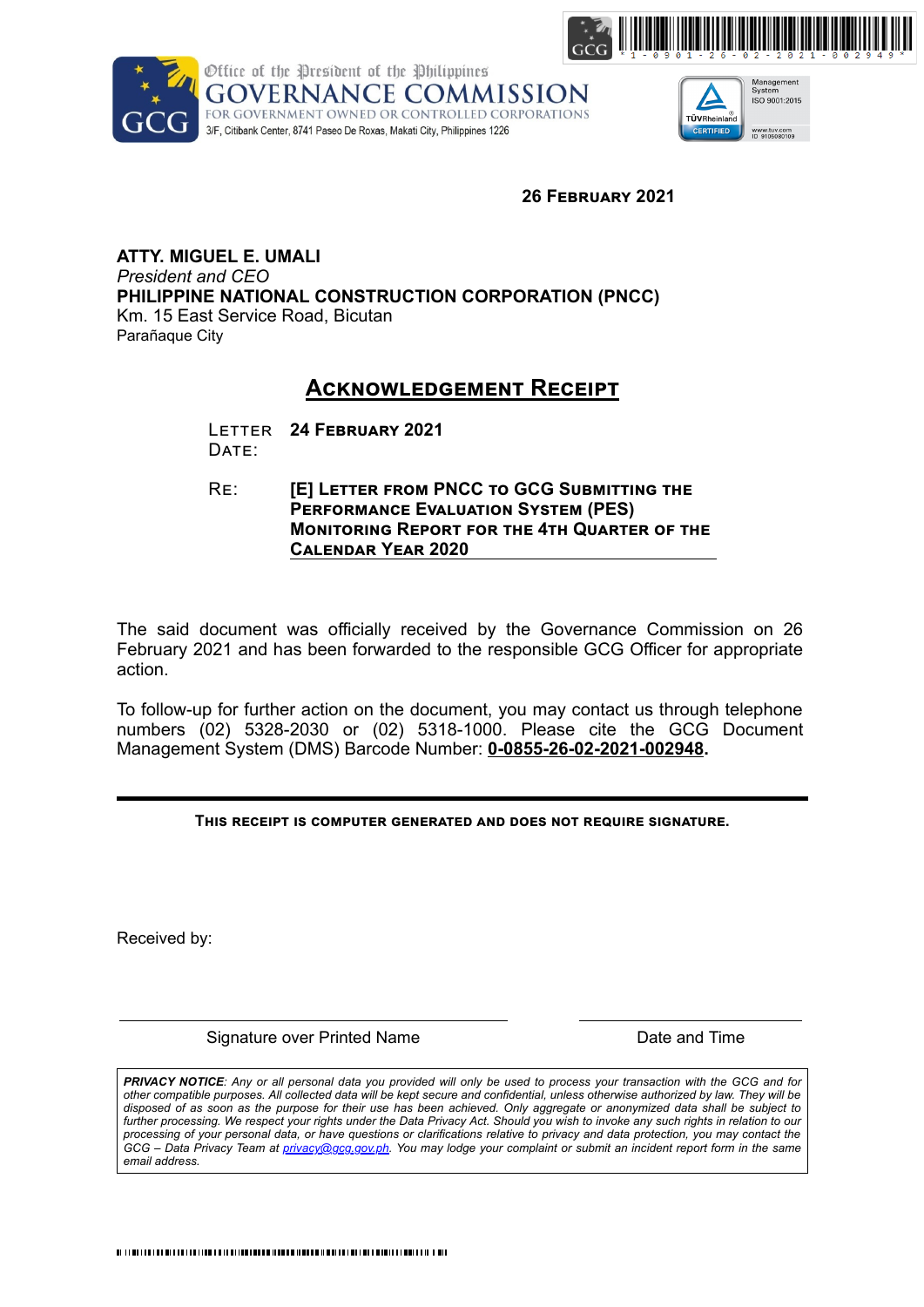

PHILIPPINE NATIONAL **CONSTRUCTION CORPORATION** 

24 February 2021 Ref.No.: OP-MEU-007-2021L

MR. SAMUEL G. DAGPIN, JR. Chairman MR. MICHAEL P. CLORIBEL Commissioner **MS. MARITES C. DORAL** Commissioner **GOVERNANCE COMMISSION FOR GOCCS** 3rd Floor Citibank Center, 8741 Paseo De Roxas, Makati City, Philippines

#### **SUBJECT:** PERFORMANCE EVALUATION SYSTEM (PES) FOR CY 2020 (RECALIBRATED 2020 PERFORMANCE SCORECARD)

### Gentlemen:

In compliance with your letter dated January 22, 2021 regarding the above-stated subject, we transmit herewith the Performance Evaluation System (PES) Monitoring Report for the 4th quarter of the Calendar Year 2020.

We trust that you will find the foregoing submission to be in order.

Thank you for your kind consideration.

Very truly yours,

**MIGUEL** 

**Rresident and CEO** 

w/att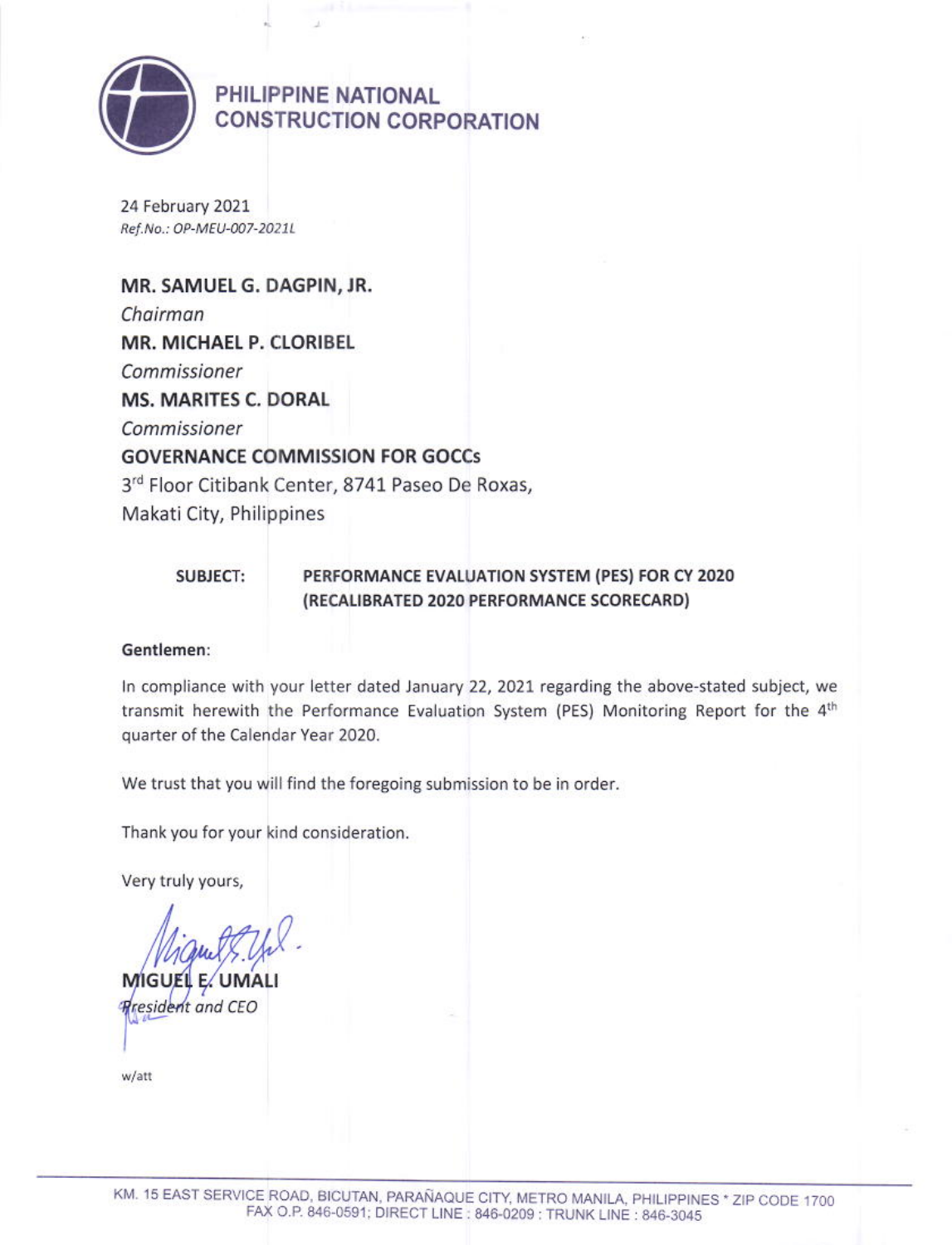

# PHILIPPINE NATIONAL CONSTRUCTION CORPORATION

|                                   | <b>OBJECTIVE / MEASURES</b>                                         | <b>FORMULA</b>           | <b>WEIGHT</b> | <b>RATING</b><br><b>SCALE</b>         | <b>Recalibrated 2020</b>                          |                                                                                                                                                                                                                                                                                                                                   |  |  |
|-----------------------------------|---------------------------------------------------------------------|--------------------------|---------------|---------------------------------------|---------------------------------------------------|-----------------------------------------------------------------------------------------------------------------------------------------------------------------------------------------------------------------------------------------------------------------------------------------------------------------------------------|--|--|
|                                   |                                                                     |                          |               |                                       | <b>Target</b>                                     | 4th QUARTER ACCOMPLISHMENT                                                                                                                                                                                                                                                                                                        |  |  |
| <b>SO</b><br>$\blacktriangleleft$ | <b>Maximize Stakeholder Value</b>                                   |                          |               |                                       |                                                   |                                                                                                                                                                                                                                                                                                                                   |  |  |
| SM <sub>1</sub>                   | Construction and Development of Real<br>Properties (FCA Properties) | Actual<br>Accomplishment | 10%           | All or Nothing                        | OP Approval of TOR for FCA<br>property (9.9 has.) | Awaiting approval Office of the President of<br>the Philippines on proposed leased and<br>development of 9.9 hectare FCA.                                                                                                                                                                                                         |  |  |
|                                   |                                                                     |                          | 5%            |                                       | Signed Lease Contract for FCA<br>Property         |                                                                                                                                                                                                                                                                                                                                   |  |  |
| SM <sub>2</sub>                   | Percentage of Satisfied Customers                                   | Actual<br>Accomplishment |               | Actual / Target<br>0% if below<br>80% |                                                   | Bid documents forwarded via LBC on<br>December 9, 2020; all acknowledged<br>receipt:                                                                                                                                                                                                                                              |  |  |
|                                   |                                                                     |                          |               |                                       |                                                   | DAP<br>1.<br>Phil Survey and Research Center<br>2.<br>3.<br><b>IPSOS Philippines</b>                                                                                                                                                                                                                                              |  |  |
|                                   | Partner Agencies<br>a.                                              |                          | 5%            |                                       | 90%                                               |                                                                                                                                                                                                                                                                                                                                   |  |  |
|                                   | Concessionaires<br>b.                                               |                          | 5%            |                                       | 90%                                               |                                                                                                                                                                                                                                                                                                                                   |  |  |
|                                   |                                                                     | <b>SUBTOTAL</b>          | 25%           |                                       |                                                   |                                                                                                                                                                                                                                                                                                                                   |  |  |
| <b>SO 2</b>                       | Improve Internal Systems and Procedures                             |                          |               |                                       |                                                   |                                                                                                                                                                                                                                                                                                                                   |  |  |
| SM <sub>3</sub>                   | <b>ISO Certification</b>                                            | Actual<br>Accomplishment | 5%            | All or Nothing                        | ISO 9001:2015 Certification                       | The ISO Core Team has reviewed the<br>following documents and approved by the<br>President and CEO for implementation on<br>given dates:<br>a. Petty Cash Fund Flowchart -<br>10/14/2020 (Annex A)<br>Other activities were put on hold in view of<br>stringent social distancing measures<br>brought about by COVID-19 Pandemic. |  |  |
|                                   | Construction and Development of Expressway Projects                 |                          |               |                                       |                                                   |                                                                                                                                                                                                                                                                                                                                   |  |  |
| SM <sub>4</sub>                   | a. Lucena-Matnog Expressway / SLEX<br>TR <sub>5</sub>               | Actual<br>Accomplishment | 2%            |                                       | Start of STOA Negotiation                         | Initial discussion with PNCC, SMHC and<br>TRB - Technical Working Group<br>commenced on September 18, 2019<br>(Annex B-1) and (Annex B-2)                                                                                                                                                                                         |  |  |
|                                   |                                                                     |                          | 2%            | All or Nothing                        | Completion of STOA<br>Negotiation                 | On-going discussion among TRB, SMHC<br>and PNCC on the full context of the draft<br>STOA for TR5 project.<br>Awaiting on notice for TRB on resumption<br>of discussion re: STOA.                                                                                                                                                  |  |  |

As of 31 December 2020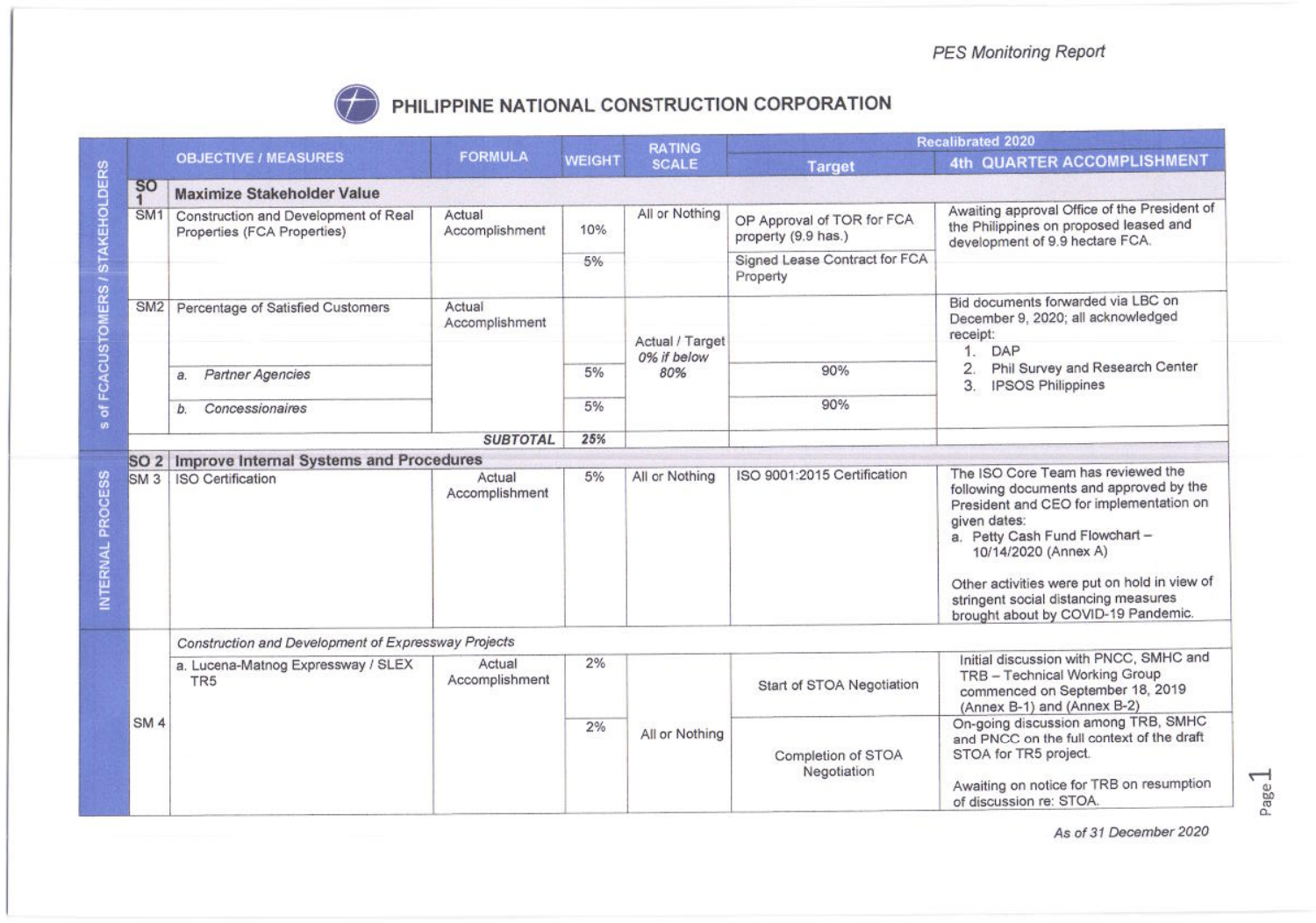# PES Monitoring Report

|                 | b. Pasig River Expressway Project<br>(PAREX)      | Actual<br>Accomplishment | 7% | All or Nothing | Signed BJVA with Selected<br>Proponent                             | On November 26, 2019, the Business and<br>Joint Venture agreement (BJVA) between<br>PNCC and SMHC was executed. (Annex<br>$C-1$                                                                                                                                                                                                                                                                                    |
|-----------------|---------------------------------------------------|--------------------------|----|----------------|--------------------------------------------------------------------|--------------------------------------------------------------------------------------------------------------------------------------------------------------------------------------------------------------------------------------------------------------------------------------------------------------------------------------------------------------------------------------------------------------------|
|                 |                                                   |                          |    |                | OP Approval of Assignment of<br>Usufruct                           | On November 11, 2019 the Assignment of<br>Usufruct for the PAREX project was<br>approved by the Office of the President of<br>the Philippines. (Annex C-2)                                                                                                                                                                                                                                                         |
|                 |                                                   |                          |    |                | Start of STOA Negotiation                                          | STOA negotiation already commenced<br>Annex (C-3) and (Annex C-4)                                                                                                                                                                                                                                                                                                                                                  |
|                 | c. Integrated Airport Toll Expressways<br>Network | Actual<br>Accomplishment | 3% | All or Nothing | Enter into a Joint Venture<br>Agreement (JVA) for IATEN<br>Project | On October 2, 2020, the Business and Joint<br>Venture Agreement between PNCC and<br>SMHC was executed (Annex D-1)                                                                                                                                                                                                                                                                                                  |
|                 |                                                   |                          |    |                | Approval of Assignment of<br>Usufruct by OP on IATEN<br>project    | On August 14, 2020 the Assignment of<br>Usufruct for the IATEN project was<br>approved by the Office of the President of<br>the Philippines. (Annex D-2)                                                                                                                                                                                                                                                           |
|                 | SO 3 Enhance Mobility of People and Commerce      |                          |    |                |                                                                    |                                                                                                                                                                                                                                                                                                                                                                                                                    |
|                 | Enhance Annual Daily Traffic                      |                          |    |                |                                                                    |                                                                                                                                                                                                                                                                                                                                                                                                                    |
| SM <sub>5</sub> | a. Metro Manila Skyway Stage 3                    | Actual<br>Accomplishment | 6% | All or Nothing | Full Operation of Skyway Stage<br>3                                | a.i. Section a&1A : Buendia to Plaza Dilao =<br>94.07%<br>a.ii Section 2a : Plaza Dilao to T. Claudio =<br>92.36%<br>Section 2A': T. Claudio to Old Sta. Mesa<br>$= 0.00\%$<br>Section 2b: T. Claudio to Aurora Blvd =<br>98.15%<br>Section 3: Aurora Blvd to Quezon<br>$a_{\cdot}$<br>Ave. $= 97.11%$<br>a.iv Section 4: Quezon Ave. to<br>Balintawak = $96.23%$<br>a.v Section 5: Balintawak to NLEX =<br>98.32% |
|                 |                                                   |                          |    |                |                                                                    | MMSS3 General Accomplishment =<br>96.37%<br>• Main Alignment completed<br>• Continue construction works for toll<br>plazas and remaining ramps                                                                                                                                                                                                                                                                     |